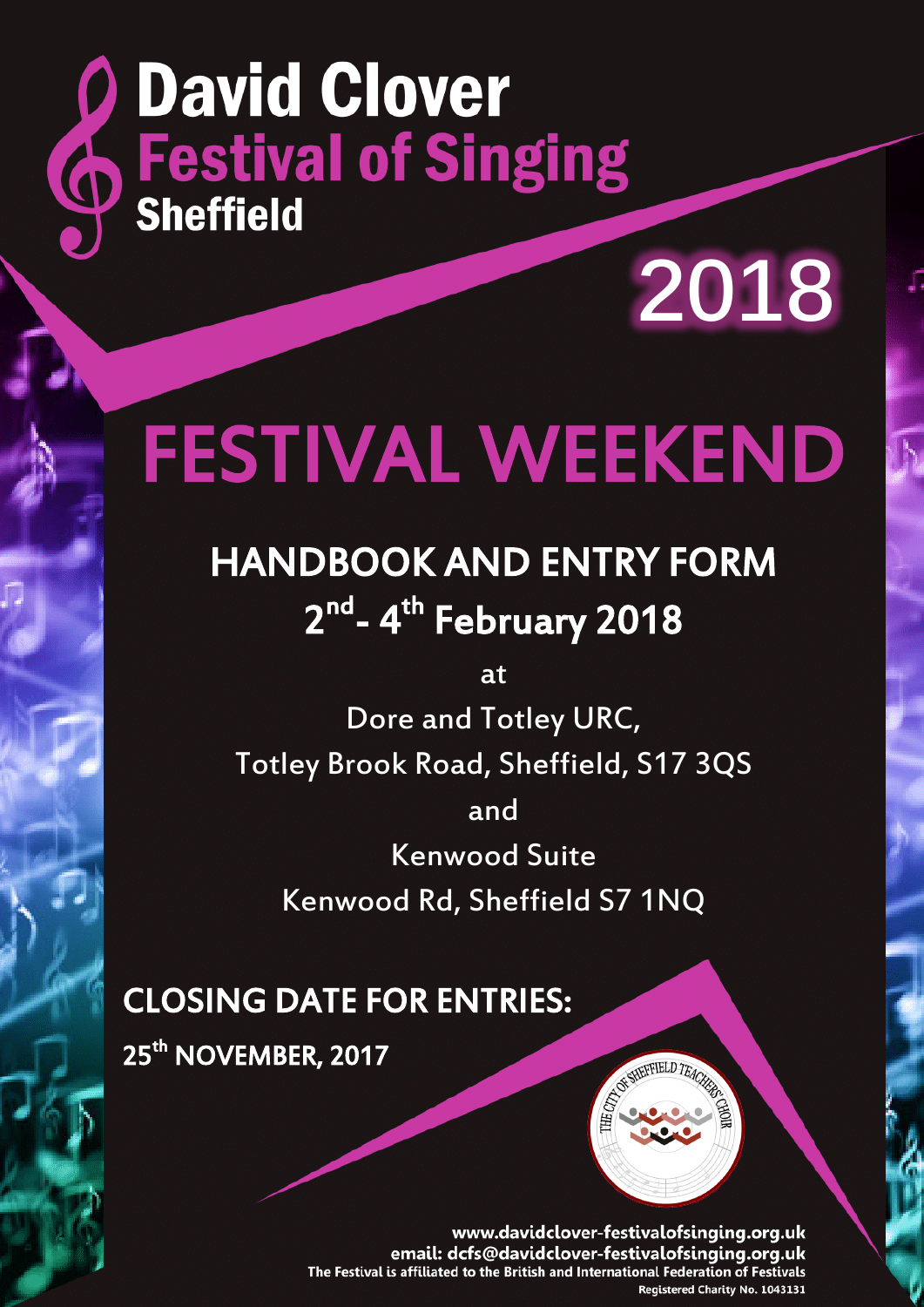## "The object is not to win a prize or defeat a rival but to pace one another on the road to excellence."

*H. Walford Davies*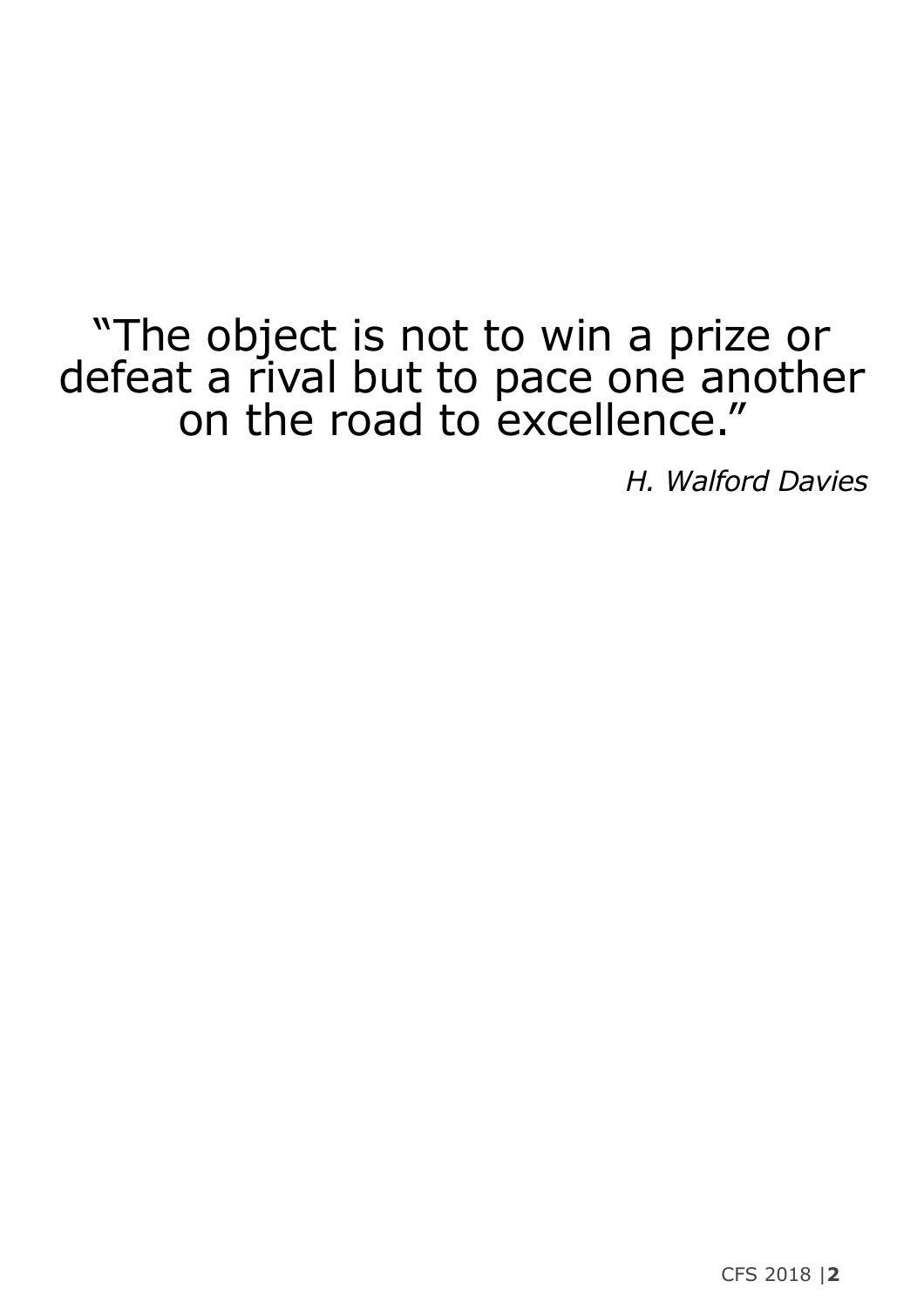#### **The David Clover Festival of Singing Sheffield**

Reg. Charity No. 1043131

sponsored and administered by *The City of Sheffield Teachers' Choir*

## **FESTIVAL WEEKEND**

#### **Friday 2 February - Sunday 4 February 2018**

#### **Dore and Totley United Reformed Church**

Totley Brook Road, Sheffield S17 3QS (Friday 2 February and Saturday 3 February)

and

#### **Kenwood Suite**

Kenwood Hall Hotel, Kenwood Road, Sheffield S7 1NQ (Sunday 4 February)

#### **Adjudicator: Marilynne Davies**

|  | Patron: Lesley Garrett CBE |
|--|----------------------------|
|  |                            |

President: Mark Wildman FRAM, FRSA

Vice-Presidents: Elizabeth Watts Hon.D.Mus Richard Clover LTCL, FASC James Kirkwood LRAM, LTCL, ARCM Ralph Green ARCM

The David Clover Festival of Singing is affiliated to The British and International Federation of Festivals for Music, Dance and Speech of which Her Majesty the Queen is Patron.

The Festival is also a member of The Yorkshire and Northern Lincolnshire Regional Forum of The British and International Federation of Festivals of Music, Dance and Speech.

#### **www.davidclover-festivalofsinging.org.uk**

#### **General enquiries not covered in this Handbook**

DCFS, 269 Dobcroft Road, Sheffield S11 9LG email: dcfs@davidclover-festivalofsinging.org.uk ASSESSMENT PROPERTY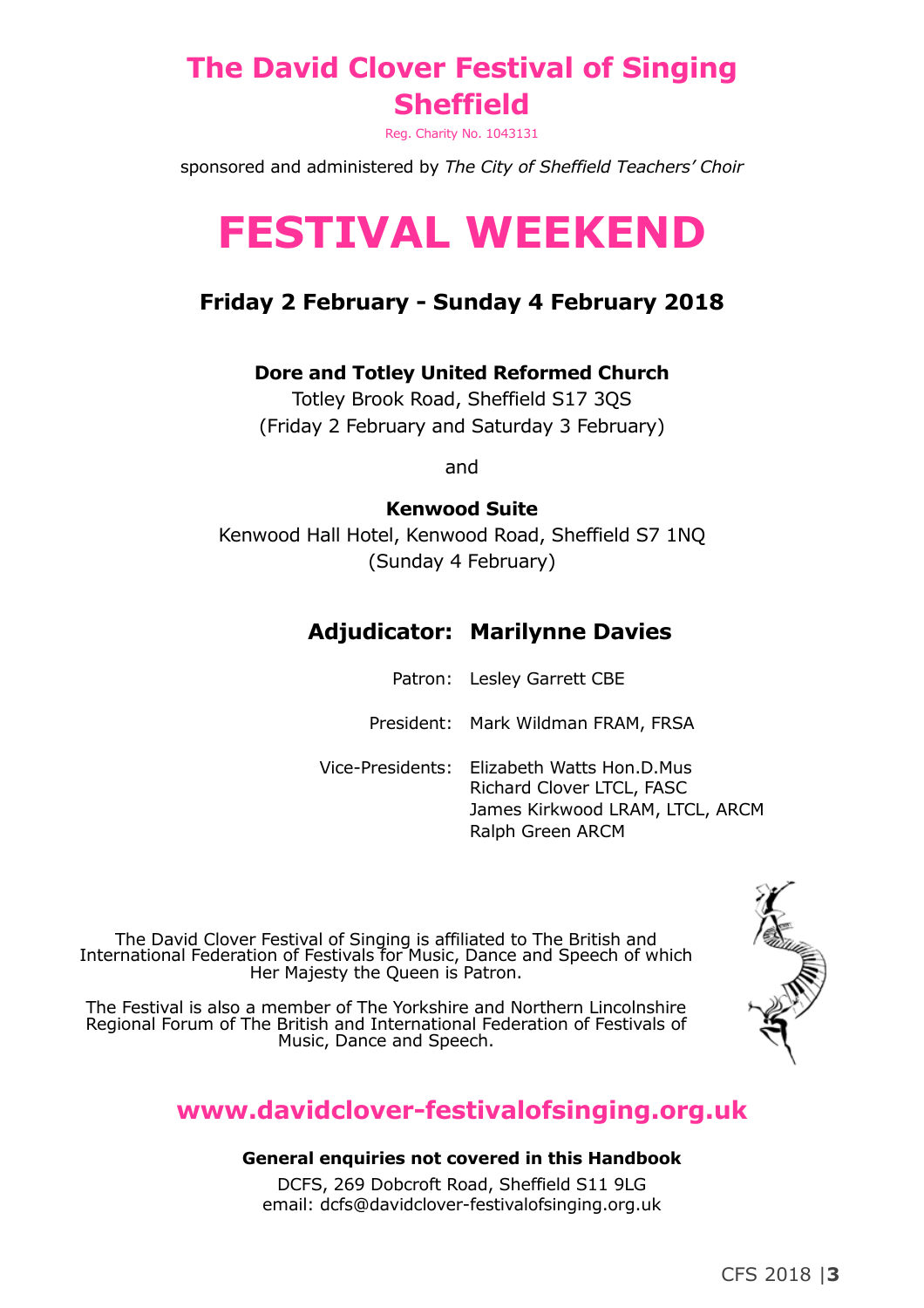#### **Festival Weekend - Performer Information**

**Eligibility** to the Festival Weekend and to the appropriate classes will be determined by the performer's age on 2 February 2018. Performers will receive further and more specific details of the timetable, procedures etc., after the final date of the receipt of the Entry Form. Performers in the Singers' Platform are not eligible to enter this part of the Festival, and any  $1<sup>st</sup>$  study singer aged 19-28 studying at conservatoire or university will only be eligible for the Singers' Platform section of the Festival. The winner only of a class in 2017 may not enter the same class in 2018 unless s/he has moved into the next age category.

#### **Classes**

#### **Recital Classes**

|                               | Age on 2 February 2018 | Time limit | Number of songs |
|-------------------------------|------------------------|------------|-----------------|
| Class 7: Junior Recital       | $13 - 15$ years        | 10 minutes | 3 songs only    |
| Class 8: Intermediate Recital | $16 - 18$ years        | 12 minutes | 3 or 4 songs    |
| Class 9: Open Recital         | 19 years and over      | 15 minutes | 3 or 4 songs    |

Performers should choose a balanced and varied programme of 3 or 4 songs, chosen from Groups A to E below, one of which must be from Group E. **Each song should come from a different group-letter:**

- **Group A:** an aria from a cantata, an opera, or an oratorio of any period
- **Group B:** a song (excluding Group A) written before the 19<sup>th</sup> century
- **Group C:** a song (excluding Group A) written during the 19<sup>th</sup> century
- **Group D:** an art song (excluding Group A) written during the 20<sup>th</sup> or 21<sup>st</sup> centuries
- **Group E:** an unaccompanied folksong or unaccompanied traditional song

**NB:** Repertoire from musicals, music theatre and musical films is **not** appropriate in a Recital Class.

**At no stage** in the Festival should a Recital programme contain **both** an **accompanied** folk or traditional song arrangement **and** an **unaccompanied** folk or traditional song.

In **Class 7: Junior Recital** the programme should consist of **3 songs only**.

#### In **Classes 8 and 9: Intermediate and Open Recitals** the programme may consist of **3 or 4 songs**.

**Time limits:** All recitals must adhere to the time limits. The time limit is for the whole performance including short verbal introductions. Any re-starts which are the fault of the singer are included in the performance time limit. Any re-starts which are not the fault of the singer will not be included in the performance time limit. Should a performer exceed the time limit, an adjudication will be given, but the Festival reserves the right to withhold a placing.

**Placings:** The adjudicator will choose two performers in each Recital Class who will become the winner and runner-up. These placings will be decided, and the awards presented, on the evening of Sunday 4 February 2018, when each performer will repeat **two** songs of their own choice from their original programme. These two songs may, or may not, include the unaccompanied folk or traditional song.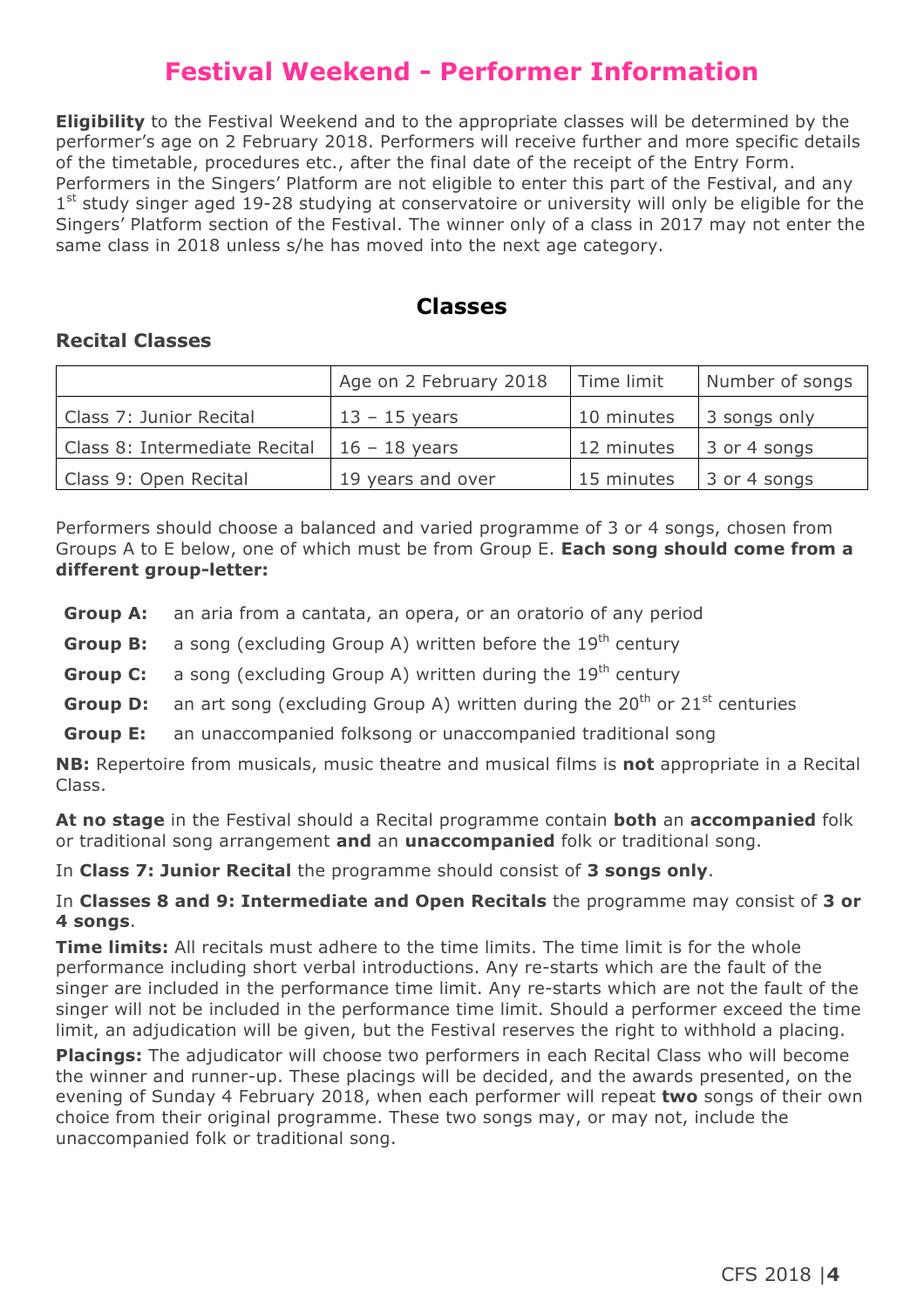#### **Non-Recital Classes**

On the evening of Sunday 4 February 2018, the winner of each Non-Recital class (classes 10-26) will sing the winning song of each class again in competition for The City of Sheffield Teachers' Choir Silver Salver and Prize which is awarded to the most outstanding performance. Should an individual win more than one Non-Recital class, he or she should choose only one winning song to perform.

**Time Limits** in all classes except where otherwise stated is **4 minutes**.

**Song choices**: A performer must NOT sing the same song in more than one class.

#### **Class 10: Vocal Solo (age 9-12)**

One song chosen from the following:

- Earth, Sea and Sky (Lin Marsh)\*
- Wiegenlied (Schubert)\*
- Let him go, let him tarry (Irish arr. Pegler)\*

#### **Class 11: Vocal Solo: Songs from the Shows (age 9-12)**

One song chosen from the following:

- Hush-a-bye mountain (*Chitty Chitty Bang Bang*) Sherman\*
- Castle on a Cloud (*Les Miserables*) Schonberg (any reliable edition in A minor)
- Bibbidy-bobbidy-boo (*Cinderella*) David and Hoffman from Disney Songs for Singers published Hal Leonard or any reliable edition

\*All these songs may be found in 'The Best of Grades 1-3 Singing' – high or low voice published by Faber. Other editions may be used, but copies of other editions must be available for the official accompanist and adjudicator.

**Class 12: British Song (age 13-15)**\*\*

**Class 13: British Song (age 16-18)**\*\*

#### **Class 14: British Song (age 19 and over)**\*\*

\*\*One song, excluding musicals, music theatre, opera, operetta and oratorio, by any British or Irish composer of any period.

- **Class 15: Oratorio or Sacred Song (age 16-18)**\*\*\* One song or aria in any language and in the original key – excluding hymns and religious pop songs
- **Class 16: Oratorio or Sacred Song (age 19 and over)**\*\*\*

One song or aria in any language and in the original key – excluding hymns and religious pop songs

**Class 17: Opera (age 16-18)**\*\*\*

One aria in any language and in the original key

#### **Class 18: Opera (age 19 and over)**\*\*\*

One aria in any language and in the original key

\*\*\*In Classes 15-18, there is a performance time limit of 7 minutes to include any instrumental introduction, preliminary recitative, da capo, coda and any brief verbal introduction.

- **Class 19: French or German Song (age 15 and under)**
	- One song to be sung in English or the original language
- **Class 20: French Song (age 16 and over)**

One song to be sung in the original language

- **Class 21: Lied (age 16 and over)** One song to be sung in the original language
- **Class 22: World Songs (any age)** One song not in English but sung in the original language from any country except British Isles, France or Germany
- **Class 23: A song with words by Shakespeare of any style or period (any age)**
- **Class 24: A humorous or sad song (any age)**
- **Class 25: Songs from the Shows (age 13-15)**\*\*\*\*
- **Class 26: Songs from the Shows (age 16-18)**\*\*\*\*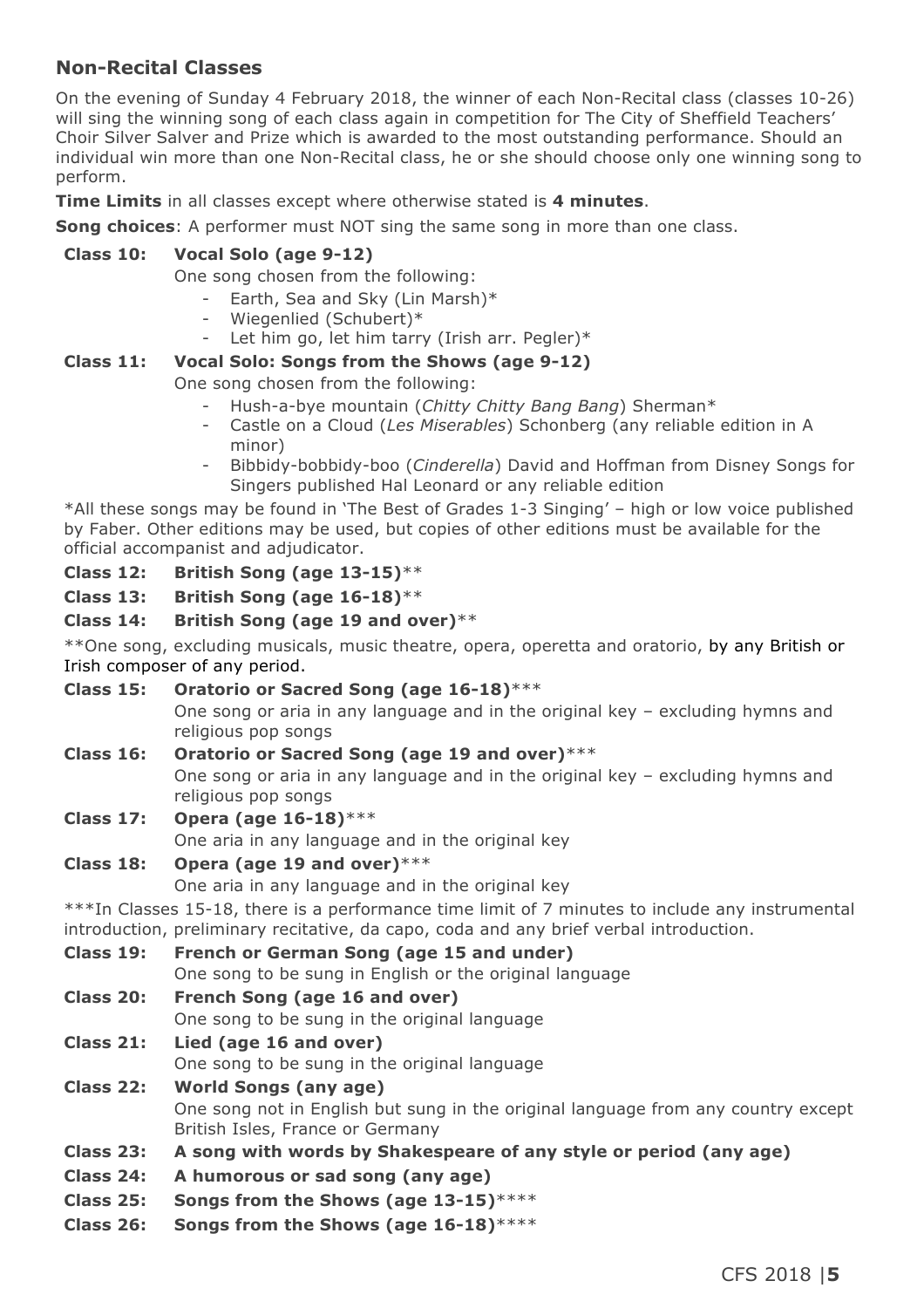#### **Class 27: Songs from the Shows (age 19 and over)**\*\*\*\*

\*\*\*\*Songs from the Shows may come from musicals, music theatre, films and operettas, but not from operas, and they should be performed as a concert item, i.e. without costume, movement (although gesture is permitted), recorded accompaniment or the use of a microphone.

#### **Class 28: English Words and Song**

One song. The performer should recite the text from memory and then sing the song. The adjudicator will judge both the speaking and the singing and will be listening for clarity of communication with understanding and imagination. The words must not be a translation from another language, but the composer need not be English. The winner will be invited to perform again on the evening of Sunday 4 February 2018 when they will receive their award, but will not be eligible for The City of Sheffield Teachers' Choir Silver Salver.

#### **Class 29: Ensemble Class**\*\*\*\*\*

Up to 6 singers: one piece, time limit 4 minutes. The winner may be invited to perform again on the evening of Sunday 4 February 2018, but will not be eligible for The City of Sheffield Teachers' Choir Silver Salver.

\*\*\*\*\*The Festival reserves the right to divide this class into Class 29A for singers 15 and under and Class 29B for singers 16 and over in the event of several groups of young singers entering. The Dore Male Voice Choir Trophy and award will be given to the best winning ensemble from both sections to be chosen by the adjudicator and this ensemble will sing their winning song again at the Sunday evening Finals.

**Order of classes:** Once the Entry Forms have been received, the order in which classes will take place will be determined and everyone will be duly informed. Programme changes will only be allowed after January 1st in exceptional circumstances.

**Amateur status:** The Festival is for amateur performers only and professionals are not eligible to enter. A professional is considered to be one who derives the **major** part of his/her livelihood from singing performance.

#### **Preparation for the Festival**

- Entrants are reminded that it is advisable to keep the whole Festival weekend free.
- In preparing their programme, performers are advised to choose material appropriate to their age and stage of vocal development.
- It is requested that performers dress appropriately for the occasion.
- An official accompanist will be available throughout the Festival, but performers may bring their own accompanist if they wish.
- Refer to all the key dates below and adhere to all the required deadlines.

**Contact at the time of the Festival**: Should a performer need to make contact at the time of the Festival, the Festival may be contacted on **07836 474972** or **07762631613.**

**Photographs, Recording Equipment and Mobile Phones**: Due to copyright law and the Festival's safeguarding policy, members of the audience, as well as performers and their supporters, are **not allowed** to take photographs or make audio or video recording at the Festival. Therefore, the use of any kind of camera, recording equipment, mobile telephone or other computerised device is **strictly forbidden**. However, the Festival may appoint a designated, authorised photographer for publicity purposes to promote the work and ethos of the Festival and for the benefit of the performers. **Performers should indicate on the Entry Form a) if they or their supporters have any objection to being included in any of the photographs taken by the official photographer and b) if they give permission for any photographs taken to be used for publicity purposes, etc., without further consultation from the Festival.**

**Entry Forms:** All entry forms, fees and music for the official accompanist/s, together with an A5 sized stamped addressed envelope MUST be received by **Saturday 25 November** or the entry may not be accepted. Entries should be sent to: The Entries Secretary, DCFS, 29 Kerwin Drive, Sheffield S17 3DG. Once the entry forms have been received, the order in which the classes will take place will be determined and everyone informed. A submitted entry form will act as confirmation that you have read **all** the information in this Handbook and Entry Form.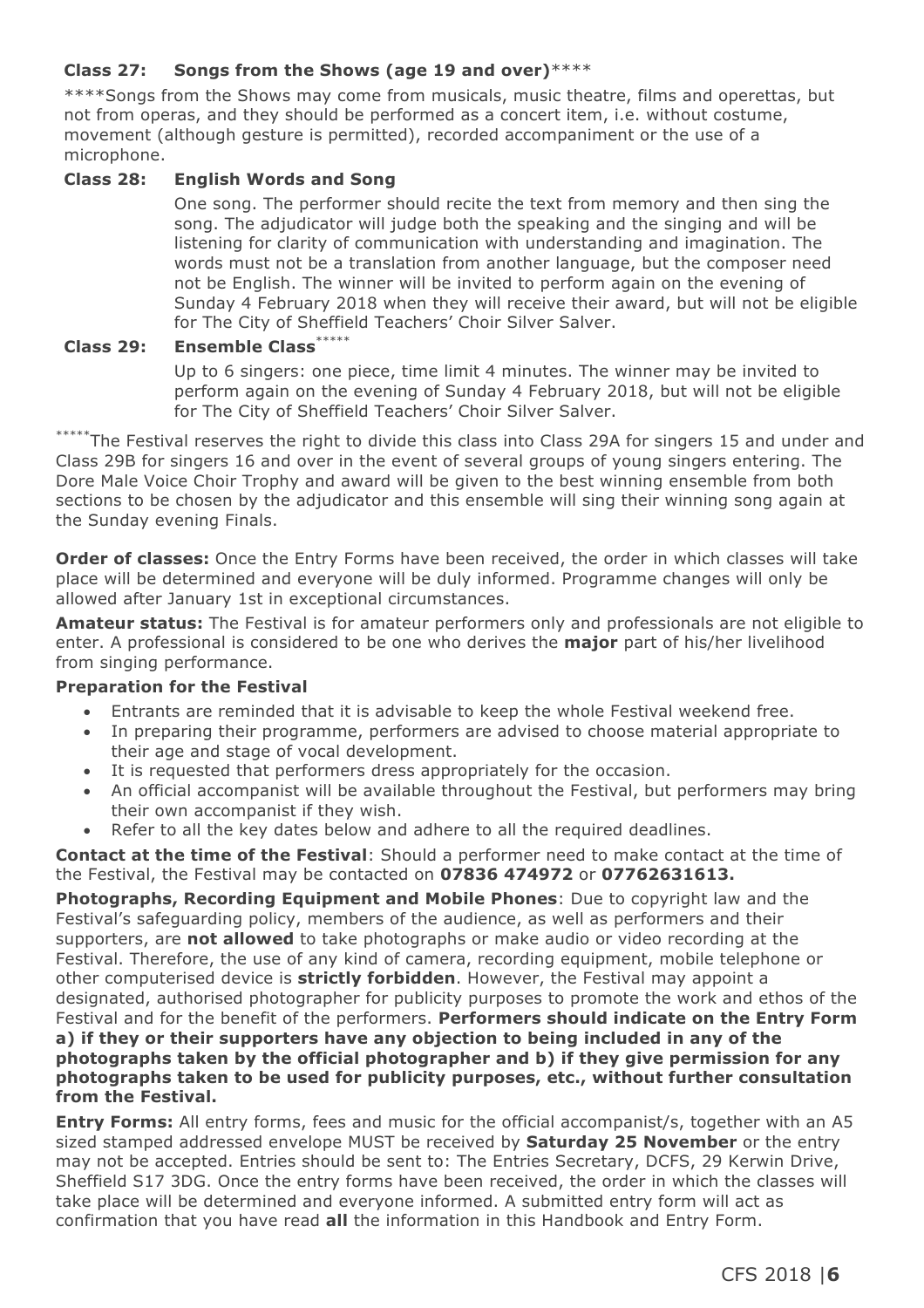**Entry fees**, which are non-refundable\*, should be enclosed when sending in the Entry Form and are:

| l Class 7: Junior Recital     | £8.00  | Classes $10-11$    | $£5.00$ each |
|-------------------------------|--------|--------------------|--------------|
| Class 8: Intermediate Recital | £12.00 | Classes 12-28      | £7.00 each   |
| Class 9: Open Recital         | £15.00 | Class 29: Ensemble | £8.00        |

| Classes 10-11      | $£5.00$ each |
|--------------------|--------------|
| Classes 12-28      | $£7.00$ each |
| Class 29: Ensemble | f8.00        |

\*Entry fees will not be refunded unless a class is unexpectedly under-subscribed and subsequently withdrawn.

**Music for the official accompanist**: Should you require the services of the official accompanist, unfolded, legible copies **must** be sent in an A4 sized envelope with your entry form by **25 November 2017.** It may be necessary to have your package weighed to avoid underpayment of postage. NB: original copies are required by the adjudicator on the day.

#### **We look forward to meeting, welcoming and hearing all the performers and wish you a happy, enjoyable and successful time at the Festival.**

#### **Key Dates**

**25 November 2017** Last date for the receipt of the Entry Form, song choices and copies of music for the accompanists. These should be sent to: The Entries Secretary, DCFS, 29 Kerwin Drive, Sheffield S17 3DG **2 February 2018** Afternoon and evening classes at Dore and Totley United Reformed Church, Totley Brook Road, Sheffield S17 3QS **3 February 2018** Morning, afternoon and evening classes at Dore and Totley United Reformed Church, Totley Brook Road, Sheffield S17 3QS **4 February 2018** Morning and afternoon classes, **Festival Finals Evening: Recital Finals, Non-Recital Final and, Adjudications and Presentations** at Kenwood Suite, Kenwood Hall Hotel, Kenwood Road, Sheffield S7 1NQ

For further information about the David Clover Festival of Singing and to download copies of the entry form, please visit:

#### **www.davidclover-festivalofsinging.org.uk**

#### **Festival Committee**

| Chairman: David Heslop OBE        | Vice Chair: Joy Bowler              |
|-----------------------------------|-------------------------------------|
| Treasurer: Roger Atkin            | Secretary: Hazel Page               |
| Music Co-ordinator: Vivien Pike   | Entries Secretary: Eric Barraclough |
| Venues: Brenda Birks              | Friends: Di Hallatt                 |
| Fundraising: David Durrant        | Sponsorship: Elizabeth Hampshire    |
| Publicity and Advertising: vacant |                                     |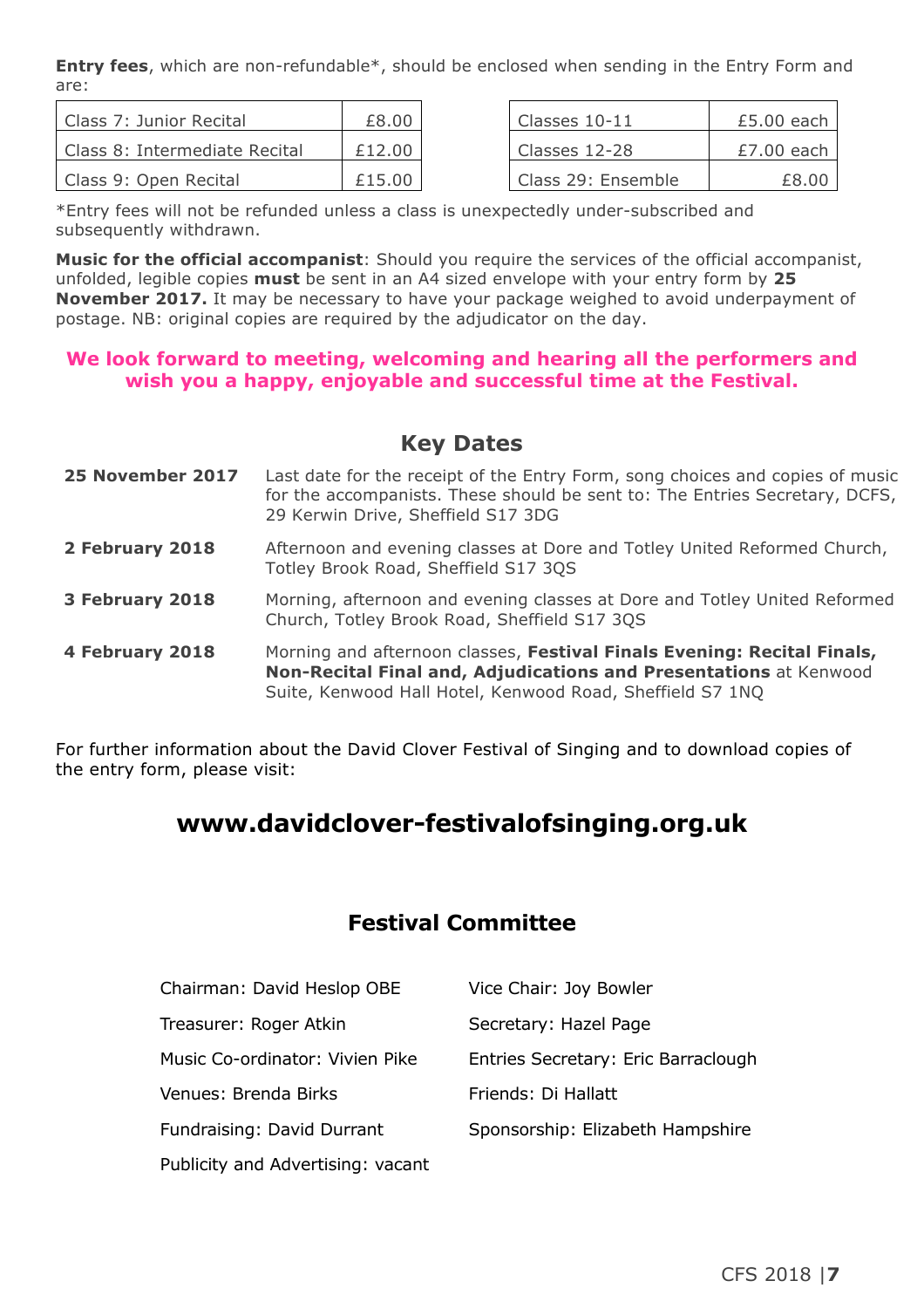#### **Awards**

All awards are made at the discretion of the adjudicator whose decisions are final, unless a singer exceeds the time limit. It is expected that prize money will be used to further the musical development of the winner.

**Recital Classes**: The runner-up of a Recital Class will receive a certificate. The winner will receive a certificate and a cash prize. Each will receive his/her award at the Presentation of Awards on Sunday evening, 4 February 2018.

**Non-Recital Classes**: The runner-up of a Non-Recital Class will receive a certificate. The winner will receive a certificate and a cash prize. Each will receive their awards after the adjudication at the end of each class.

All performers accepting the following additional awards (trophies) will be deemed to have given an undertaking for their safe custody in being asked to sign a form of receipt for each trophy gained, before taking their trophies away. The trophies are to be held by the winners from February 2018 until 26 November 2018. These trophies should then be returned to the Trophy Steward in a clean condition on or before **26 November 2018** in readiness for the 2019 Festival. Any cost incurred in recovering trophies not returned by 26 November 2018 will be charged to the performer. Upon their return, the Festival undertakes to engrave the trophies. All trophies are the property of the Festival and must not be taken out of the country. Lost trophies must be replaced and the replacement of a lost trophy, or the cost of repair of damage to a trophy, will be the responsibility of the current holder. It is felt reasonable to assume that trophy winners will make adequate provision of insuring the trophies while in their possession. **Please inform the Trophy Steward of any change of contact details between 4 February and 26 November 2018.**

#### **Additional Awards (Trophies)**

The **John Gilbert Wilson Trophy** is given by Mrs. Jill Hamnett in memory of her father, will be awarded to the most promising male singer between the ages of 16 and 21 in any appropriate class.

The **Don Greenfield Trophy** is given by Hallam Choral Society, will be awarded for the best performance from classes 10 or 11. This award is in memory of the life and work of Don Greenfield, conductor for many years of the Hallam Choral Society and a former member of The City of Sheffield Teachers' Choir.

The **Doug Crossland Memorial Shield** is given by the Worrall Male Voice Choir in memory of Doug Crossland, its conductor from 1971 to 1995, will be awarded to the most promising female singer between the ages of 16 and 21 in any appropriate class.

The **Constance Shacklock Memorial Rose Bowl** is given by Ralph Green in memory of Constance Shacklock, who was the President of The City of Sheffield Teachers' Choir and the David Clover Festival of Singing from 1985 to 1999, will be awarded for the most outstanding operatic performance during the Festival Weekend.

The **Kathleen Walker Award** is given in memory of Kathleen Walker, who was a founder member of The City of Sheffield Teachers' Choir, and a musical director of several operatic societies in Sheffield, will be awarded for the most outstanding performance in Songs from the Shows Classes 25-27.

**The City of Sheffield Teachers' Choir Silver Salver and Prize** is given by Ann Durant, who was a member of The City of Sheffield Teachers' Choir for over twenty years, will be awarded for the most outstanding performance by a winner from Non-Recital Classes 10 to 27.

The **Michael Peaker Memorial Trophy** is given by the Worrall Male Voice Choir in memory of Michael Peaker, of his contribution as accompanist and conductor to the choir, and as organist at St. Mathhias's Church, Stocksbridge. The award will be given for the most outstanding performance by anyone aged 16- 21 of an aria from an oratorio or of a sacred song during the festival weekend.

The **Edith and Ronald Batty Salvers** are given by Valerie and Geoff Littledyke in memory of Valerie's parents, will be presented to the most promising female and male singers respectively, aged 15 or under in any appropriate class.

The **Petrie Rose Bowl** is given by our first Patron and previous President, Mollie Petrie, who was always a great devotee of the English language, will be awarded to the winner of Class 28: English Words and Song.

The **Mollie Petrie Memorial Award** is given by Ralph Green in memory of Mollie Petrie, who was President of The City of Sheffield Teachers' Choir and the David Clover Festival of Singing from 1999 and then the first Patron until 2016, will be awarded for the most outstanding performance of a song with words by Shakespeare from any class during the Festival Weekend.

The **Paul M.Green Trophy and Prize** are given by the Dore Male Voice Choir Trophy will be awarded annually to the winners of Class 29: Ensemble Class, in memory of Paul Green, their conductor and accompanist for many years.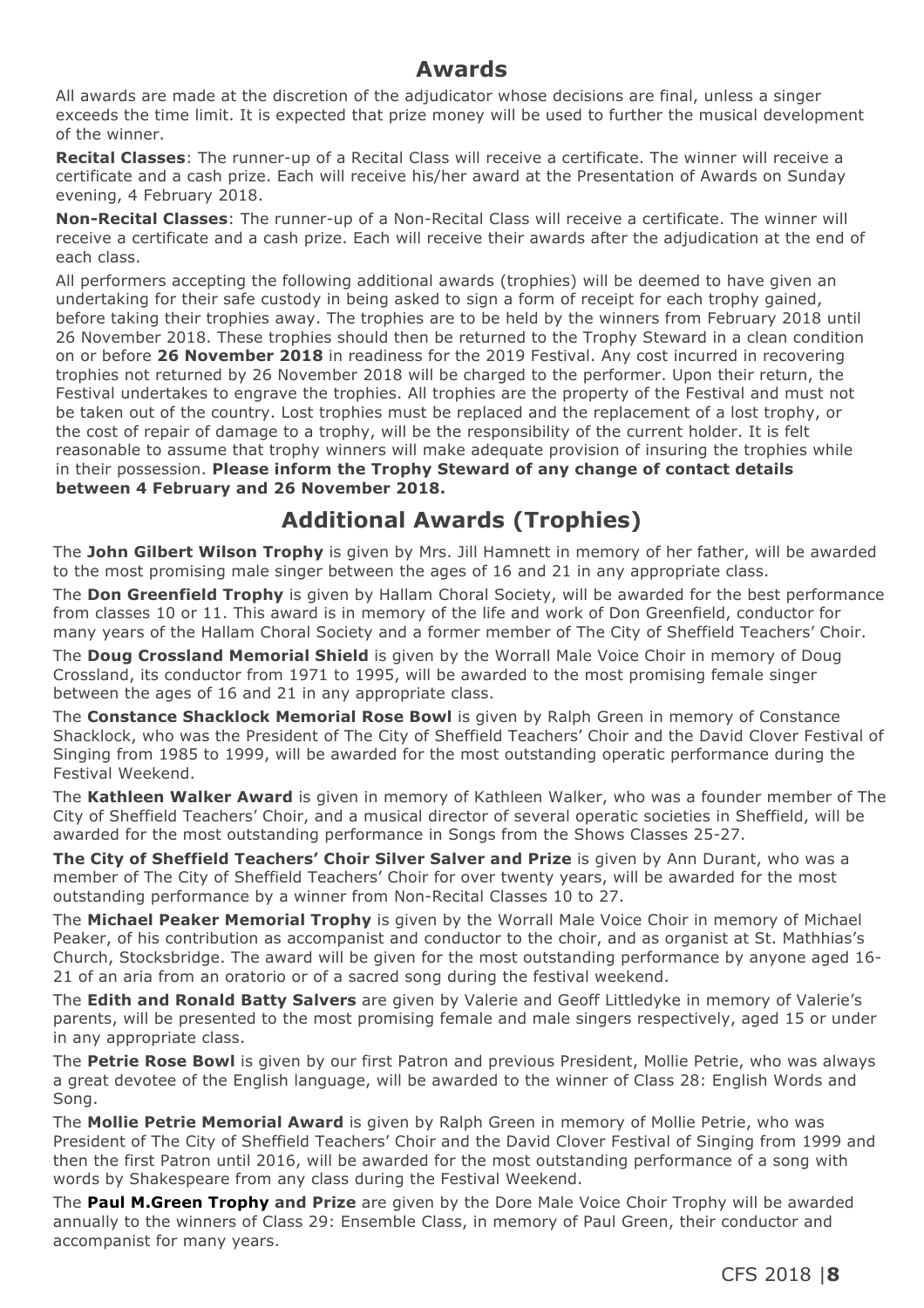#### **Festival Weekend - General Information**

**Adjudicators:** all adjudicators are appointed by The City of Sheffield Teachers' Choir. No performer, teacher or member of the audience may approach the adjudicator in each class venue unless invited to do so, nor engage the adjudicator in conversation or discussion on any matter, before or after a session, or whilst the session is in progress, otherwise disqualification may be incurred.

#### **Audience Admission Charges**

Charges are per person and per session and are payable in cash at the door:

| <b>Session</b>                                                                                                                      | <b>Adults</b> | <b>Accompanied</b><br>children 12 years<br>old and under |
|-------------------------------------------------------------------------------------------------------------------------------------|---------------|----------------------------------------------------------|
| Friday afternoon, Friday evening, Saturday morning,<br>Saturday afternoon, Saturday evening, Sunday<br>morning and Sunday afternoon | £3            | £2                                                       |
| Sunday evening (Festival Finals)                                                                                                    | £7            |                                                          |

**Audience:** An audience is welcome at all Festival sessions, so please support and encourage the Festival and its performers in their endeavours and appreciate and enjoy the talents of all the participants by being in the audience.

**Cancellation of a class:** In the event of a class being poorly subscribed, it may be withdrawn at the discretion of the Committee and the entry fees returned.

**Car Parking:** Car parking at Dore and Totley United Reformed Church is limited to on-street parking in the vicinity of the church. Car parking is plentiful in the grounds at the Kenwood Hall Hotel and is free of charge.

**Entry and Exit:** No person will be allowed to enter or leave the hall during any performance or adjudication as movement tends to distract the performer, the adjudicator and the rest of the audience.

**Equal Opportunities Policy:** No person shall receive less favourable treatment or consideration on the grounds of race, colour, religion or belief, nationality, ethnic or national origin, sexual orientation, gender re-assignment, age (i.e. 9 or over), disability or marital status, or be disadvantaged by any requirement or condition that cannot be justified. The opportunity for people to compete in the Festival is provided through a variety of classes. All sessions are open to a public audience and the Festival only uses venues that have made provision for people with physical disabilities. The Festival will keep under review its policy, procedures and practices on equal opportunities.

**Festival Help:** We want to see the Festival continue to provide opportunities for the encouragement and development of all its entrants, the competitive element being a means to an end. Even if you are a prospective performer or performer's supporter, you could still help to further our cause by helping in two ways – as a volunteer helper and/or providing financial support. **Volunteer helpers** are a welcome and essential part of running the Festival and there is always a need for new people to assist in various ways. There is no need to be an expert, you just need to be committed, sensible, unflappable and a member of a team, but above all, have a sense of humour! You don't have to be there all day, every day. Helpers can choose how much time they are able to give. If you would like to become a volunteer, please contact Joy Bowler via email: joybowler@googlemail.com for details. To continue to mount the Festival and engage specialist adjudicators, we need ongoing **financial support** and assistance from individuals and businesses who are interested in helping the amazing range of vocal talent to flourish. The cost of running the Festival increases each year, and despite the sponsorship of The City of Sheffield Teachers' Choir, we are faced with raising more financial support in the future.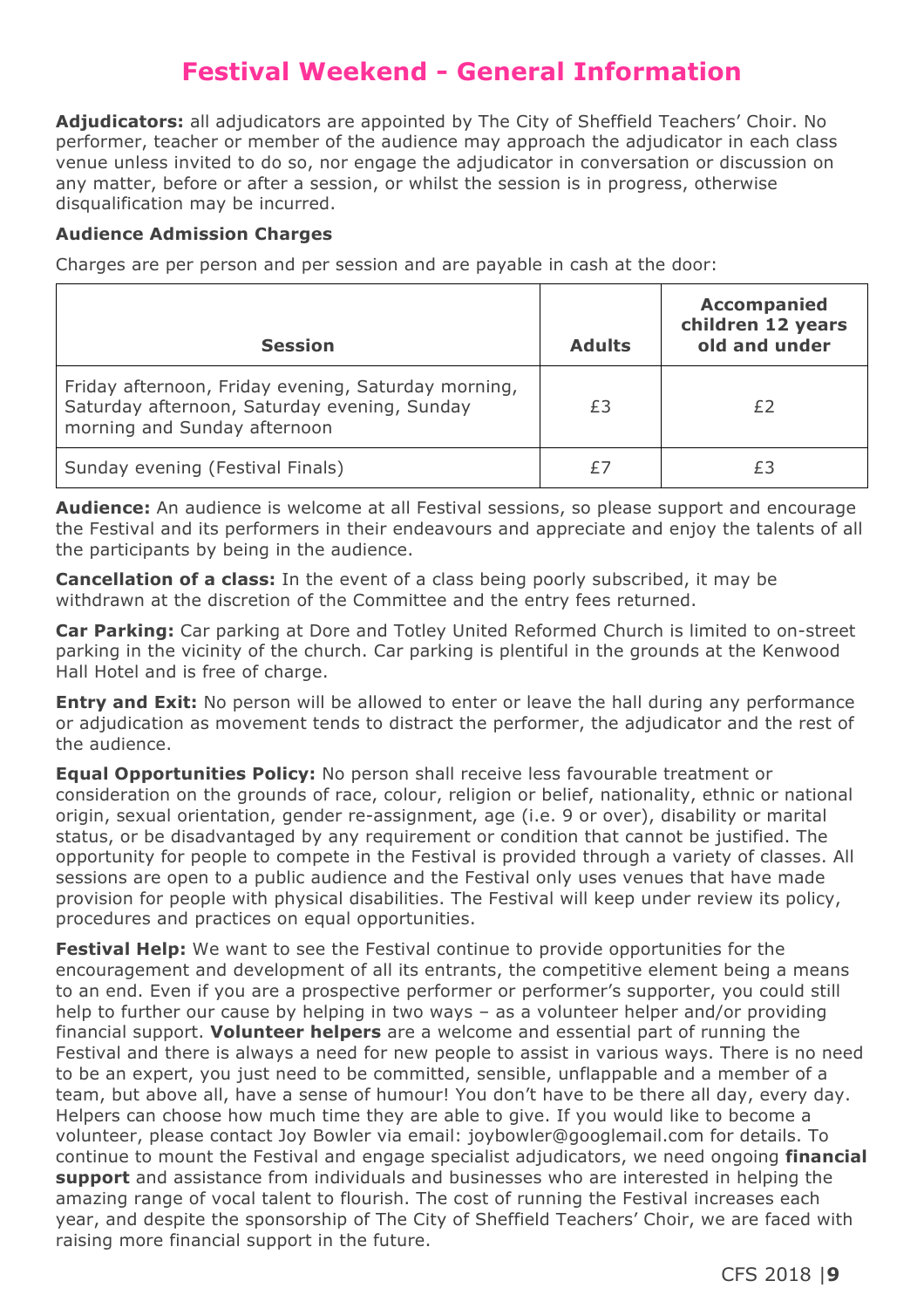Maybe you, or someone you know, can help to support the Festival in any of the following ways by:

- Becoming a Friend of the David Clover Festival;
- Sponsoring the Festival;
- Advertising in future publications of this Handbook and/or the Festival Programme;
- Making a donation;
- Making a bequest.

If you can help in any of these areas of financial support please contact the Festival via the email address: dcfs@davidclover-festivalofsinging.org.uk. Any financial assistance offered can be increased in value if you are a tax payer and by 'gift-aiding' your contribution where appropriate.

**Liability:** The Festival does not hold itself responsible for any injuries sustained by any performer or member of the public whilst at Festival venues.

**Lost Property:** The Festival will not be responsible for property lost or damaged during the Festival.

**Queries** which are not covered in this Handbook may be made at: DCFS, 269 Dobcroft Road, Sheffield S11 9LG or email: dcfs@davidclover-festivalofsinging.org.uk

**Refreshments:** At Dore and Totley United Reformed Church drinks will be available throughout the day. Also, food may be obtained locally. Please ask for details at the time. At the Kenwood Suite, tea and coffee will be available throughout the day in the bar area. Bar food and snacks, soft and alcoholic drinks, tea and coffee are all available from the bar in the adjacent Kenwood Hall Hotel.

**Safeguarding Policy:** A copy of the Festival's Safeguarding Policy will be on display at the Festival and is also available on the Festival website (www.davidclover-

festivalofsinging.org.uk). This Policy relates to children (under the age of 18) and also to members of vulnerable groups of any age who are identified to the Festival before their arrival at the Festival. Contact should be made by parents and/or teachers via letter to DCFS, 358 Ecclesall Road South, Sheffield S11 9PY or via the Festival email address (dcfs@davidclover-festivalofsinging.org.uk). The Festival will actively seek to meet the needs of children from ethnic groups and children who are disabled. Any subsequent reference to 'children' includes members of other vulnerable groups.

**Safety of Performers:** Teachers and parents should be aware of their responsibilities in entering any performers with limited physical capabilities or special needs. They should pass on any such information that might impact on the Festival's work, in writing, before the start of the Festival to Joy Bowler, 358 Ecclesall Road South, Sheffield S11 9PY.

**Supervision of Children:** Please note that all children under 16 years of age must be accompanied and supervised effectively. Supervision may come from a parent, an adult acting on their behalf, a teacher or a group leader. The David Clover Festival of Singing ca not take responsibility for unsupervised children at the Festival venues. Any person acting in a supervisory capacity will be expected to pay the normal admission fee.

**Withdrawals and Class Start Times:** As it is impossible to foresee the number of lastminute withdrawals from classes due to illness or for any other reason, the Committee reserves the right to start classes early, except for the first class of a session.

**Please make sure you arrive in plenty of time.**

#### **2019 Festival Dates**

**Singers' Platform: 25, 26, 27 January Festival Weekend: 1, 2, 3 February**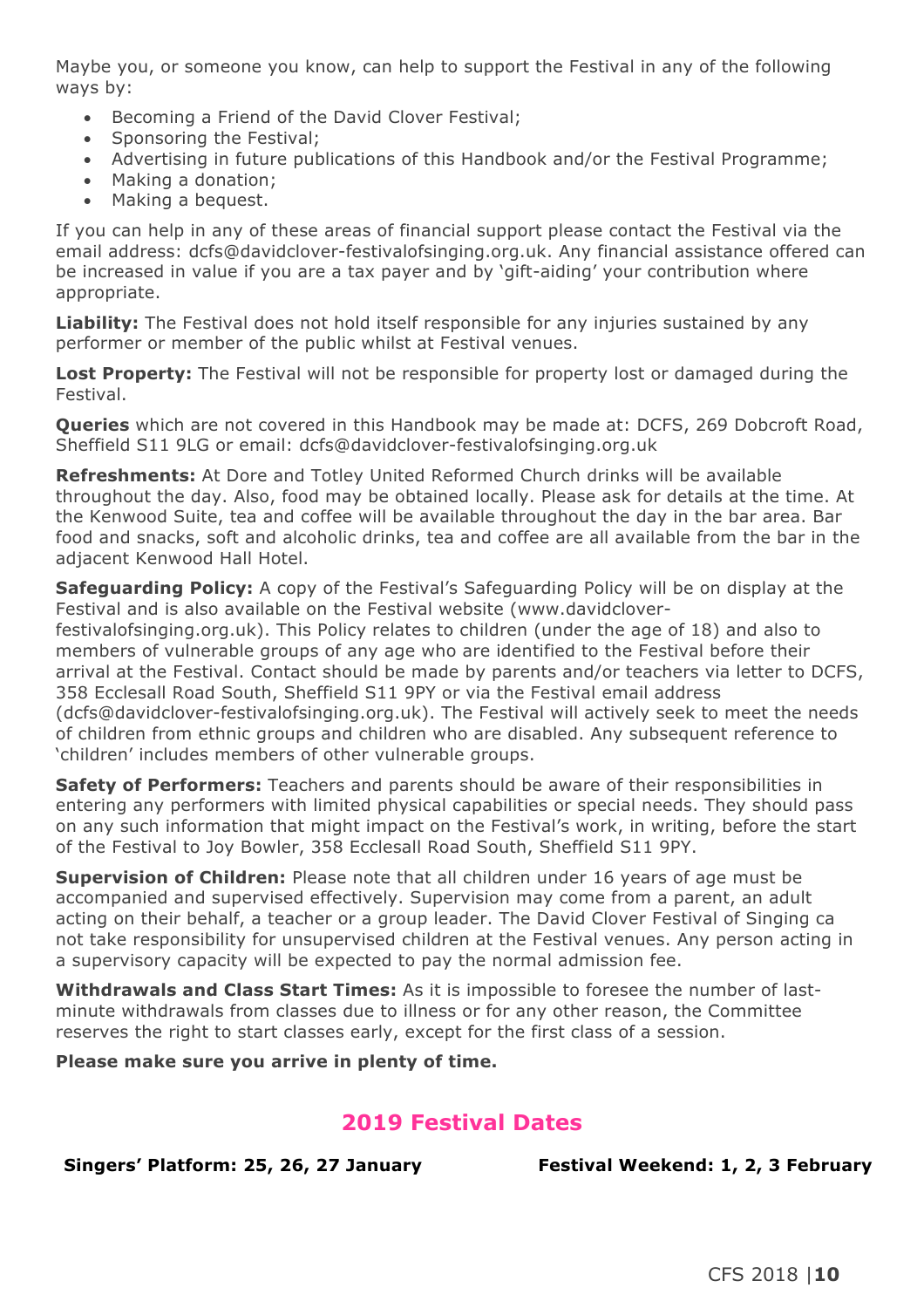#### **The David Clover Festival of Singing**

#### **www.davidclover-festivalofsinging.org.uk**

Dr David Clover came to Sheffield in 1966 having been appointed as the Music Advisor to the city's Education Department. It was one of the earliest residential courses for music teachers and its daily choral sessions, organised by David, which brought the first members of The Sheffield Teachers' Choir (as it was then known) together at the Buxton Conference Centre in the autumn term of 1968.

Following David's untimely death in 1979, the Teachers' Choir committee at the time decided to create a lasting tribute and memorial to his work. The result was the establishment of the David Clover Competition for Singers, renamed the David Clover Festival of Singing in 2010. The original competition started in a small way with only 2 classes for singers of secondary school age, providing the opportunity for the singers to be helped and encouraged by experienced judges of singing, an ethos that is still as strong today. The Festival has grown into a competition of high standing, credibility and stature in Sheffield, nationally and now internationally and is open to **all** singers from the age of nine. One of David's greatest loves was singing, whether solo or choral and he believed that the voice deserved equal status with other musical instruments.

Over the years, internationally famed singers have adjudicated at the Festival: Constance Shacklock, Marjorie Thomas, Jean Allister, Mollie Petrie (first Patron) and Mark Wildman (President) and many previous winners, including Elizabeth Watts, have joined the singing profession.

Once the annual Festival has ended, *The City of Sheffield Teachers' Choir* is always delighted to invite singers from the Festival to share its concerts whenever possible.

#### **2018 Adjudicator – Marilynne Davies**

From her early experiences of performing in Welsh Eisteddfodau Marilynne has developed a lifelong passion and enthusiasm for all aspects of performance. Having studied piano, voice and cello at the Royal Welsh College of Music and Drama she took a Masters Degree in Education. The combination of these two strands consolidated her interest in Music Performance and Music Education and the interface between the two.

Marilynne is particularly interested in the Practice of Performance and led a research project in that field, the results of which have been disseminated across European Conservatoires.

She is regularly involved in workshops for teachers, conductors, singers and choirs. She continues to work with choirs such as the Lindley School Choir who were winners of the BBC Songs of Praise Choir of the Year 2016. Currently, she is also Deputy Music Director of the Harrogate Choral Society, a choir of over 140 voices.

For the past 17 years she has been involved in long term, sustainable vocal and instrumental projects in South Cumbria, Northumberland and the Ripon and Leeds Diocese. These projects aimed at the Primary age phase are designed to encourage and firmly establish music in schools as well as giving all children the experience of performing together in a large group usually about 400!

Her own performing experience has included singing with professional orchestras and choirs, giving solo recitals and solo parts in opera. She now has a practice as a voice consultant.

As an adjudicator member of the British and International Federation of Festivals she is well established and has adjudicated nationally and internationally. She has been a regular adjudicator at the finals of Music for Youth. In October 2011, she was honoured to be made one of the first Adjudicator Fellows of the Federation and is now Chairman of the Fellows.

When not involved in making or listening to music she enjoys walking - preferably contour walks, collecting English enamel patch boxes and playing "kitchen" bridge.